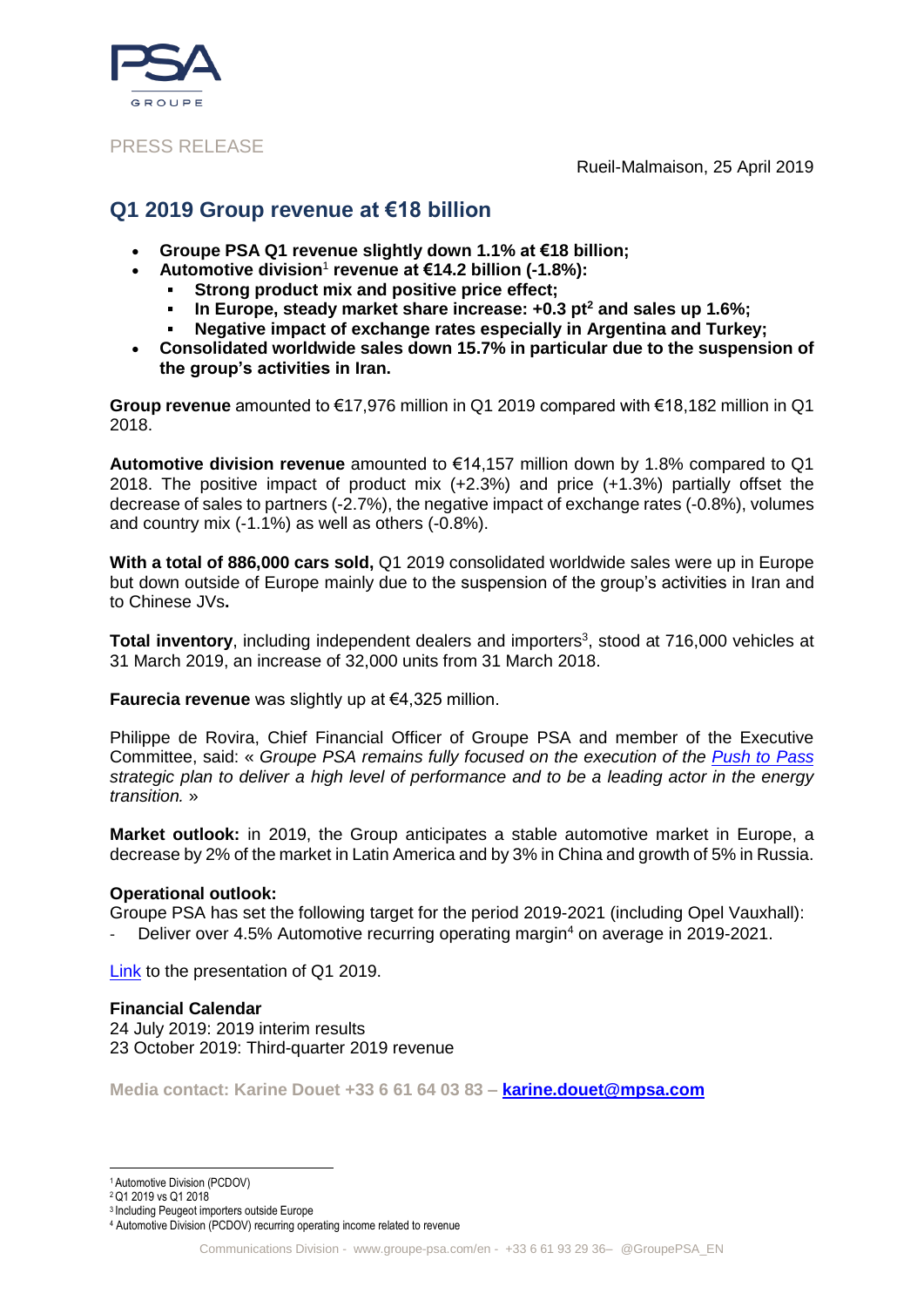

#### *About Groupe PSA*

*[Groupe PSA](https://www.groupe-psa.com/fr) designs unique automotive experiences and delivers mobility solutions to meet all customer expectations. The Group has five car brands, Peugeot, Citroën, DS, Opel and Vauxhall and provides a wide array of mobility and smart services under the Free2Move brand. Its 'Push to Pass' strategic plan represents a first step towards the achievement of the Group's vision to be "a global carmaker with cutting-edge efficiency and a leading mobility provider sustaining lifetime customer relationships". An early innovator in the field of [autonomous and connected cars,](https://www.groupe-psa.com/en/story/en-route-vers-la-voiture-autonome/) Groupe PSA is also involved in financing activities through Banque PSA Finance and in automotive equipment via Faurecia.*

*Media library: [medialibrary.groupe-psa.com](http://medialibrary.groupe-psa.com/) / [@GroupePSA\\_EN](https://twitter.com/GroupePSA_EN)*

#### **Attachments**

## **Revenue Q1 2019 versus Q1 2018**

| In million Euros                    | Q1 2018 | Q1 2019 | Change |
|-------------------------------------|---------|---------|--------|
| Automotive                          | 14,418  | 14,157  | (261)  |
| Faurecia                            | 4,315   | 4,325   | 10     |
| Other businesses and eliminations * | (551)   | (506)   | 45     |
| <b>Group Revenue</b>                | 18,182  | 17,976  | (206)  |

\* Including remaining activities of Banque PSA Finance